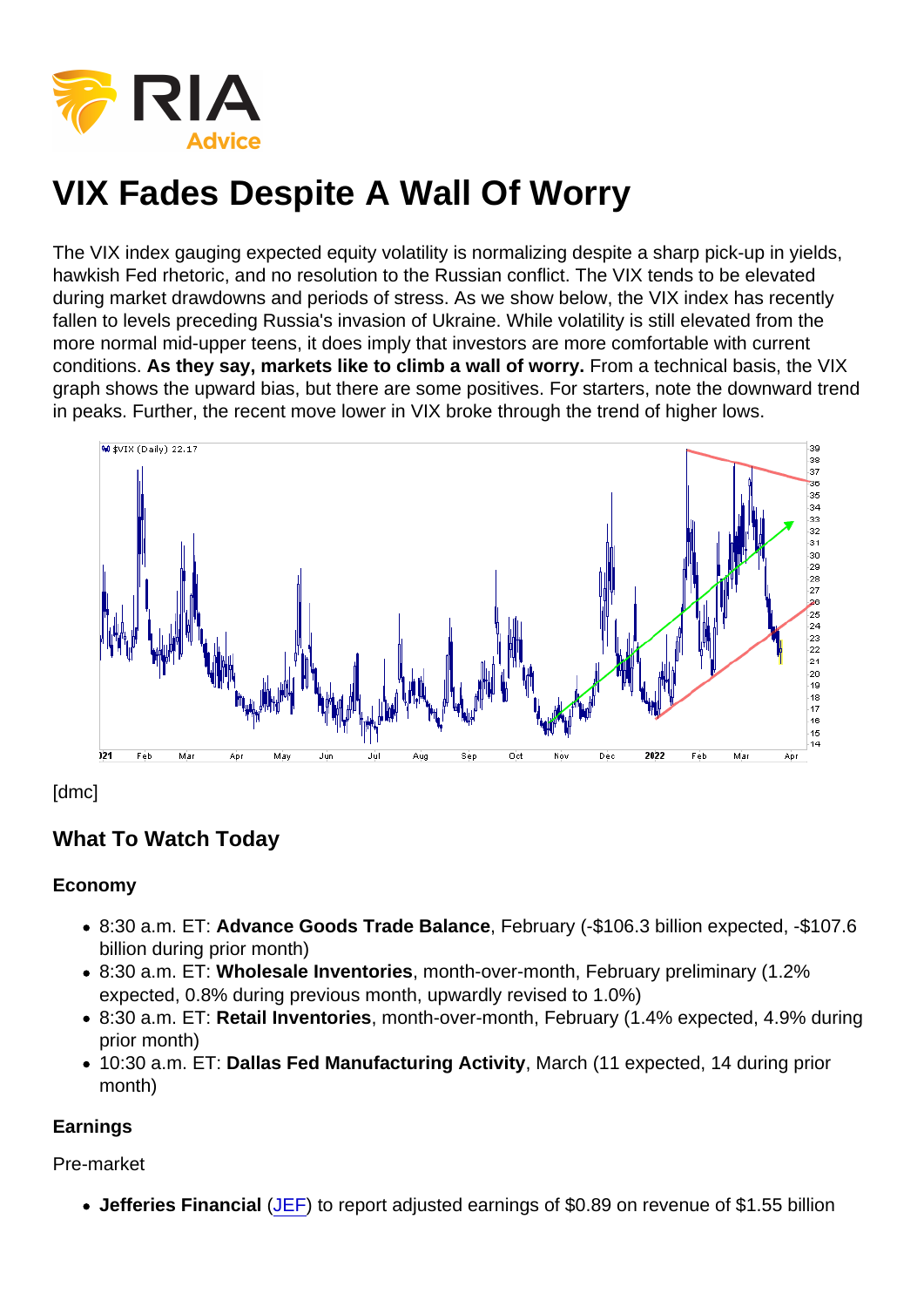TPG [\(TPG\)](https://finance.yahoo.com/quote/TPG?p=TPG&.tsrc=fin-srch) to report adjusted earnings of \$0.42 on revenue of \$258.5 million

Post-market

• Dave & Buster?s [\(PLAY](https://finance.yahoo.com/quote/PLAY?p=PLAY&.tsrc=fin-srch)) to report adjusted earnings of \$0.61 on revenue of \$364.56 million

## Market Trading Update

While the market did advance this week above the downtrend line, the market is pushing more extreme overbought conditions. While this does not mean a "sell-off" is imminent, it does suggest either some consolidation or a pullback to support is likely. There is some decent resistance approaching overhead the market will likely struggle with next week.

As we head into the end of the month, a further push to the upside is not out of the question as mutual funds, pensions, and investment firms rebalance portfolios for the end of the quarter. The recent surge in interest rates has decreased the bond side of allocation funds. Also, the decline in the markets since the beginning of the year has fund managers at reduced equity levels and overweight cash.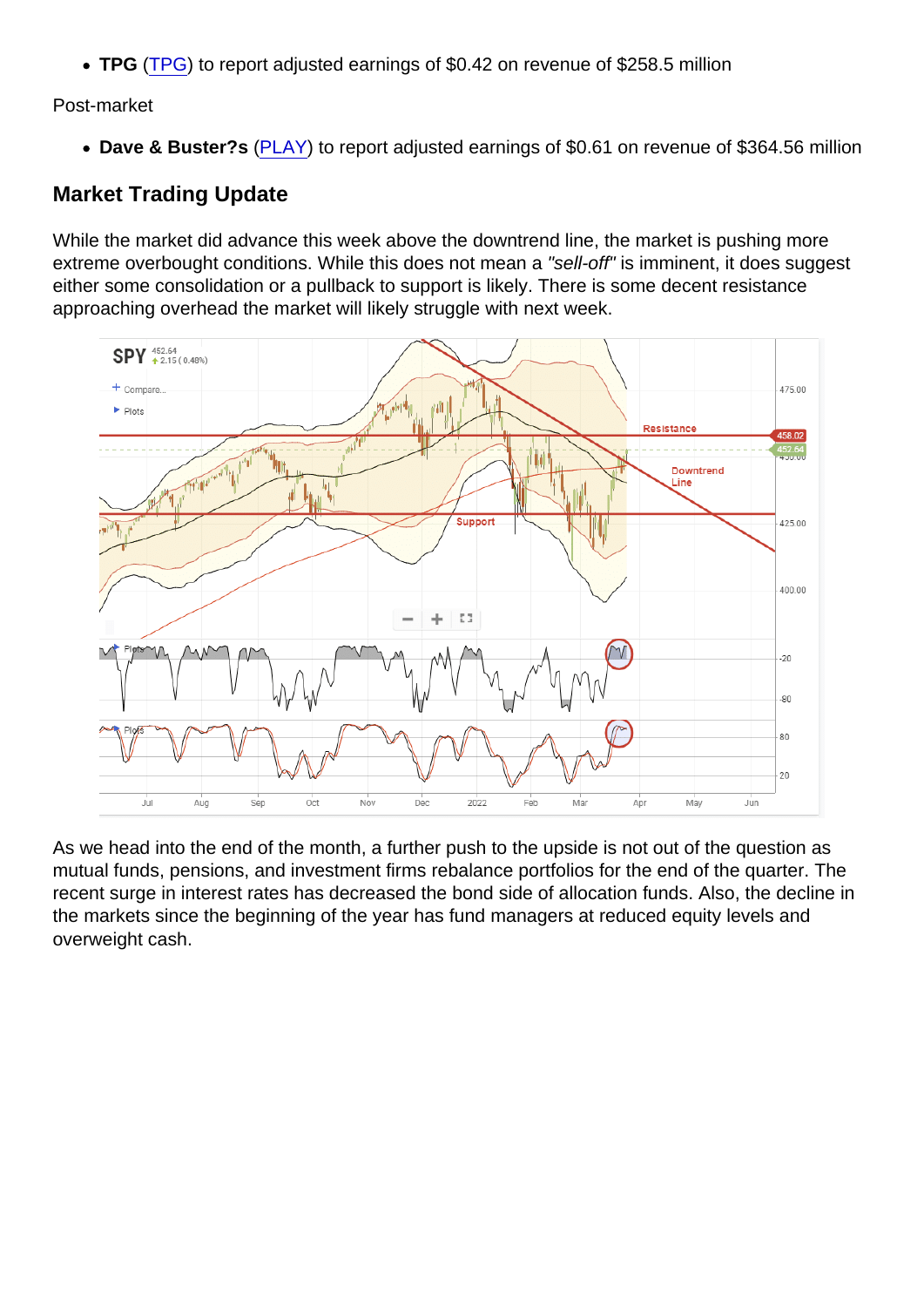Top 10 Buys & Sells

[Click on RIAPro+ today to add TPA Research](https://riapro.net/portfolio/tpa-research) 2to your subscription for just \$20/month.?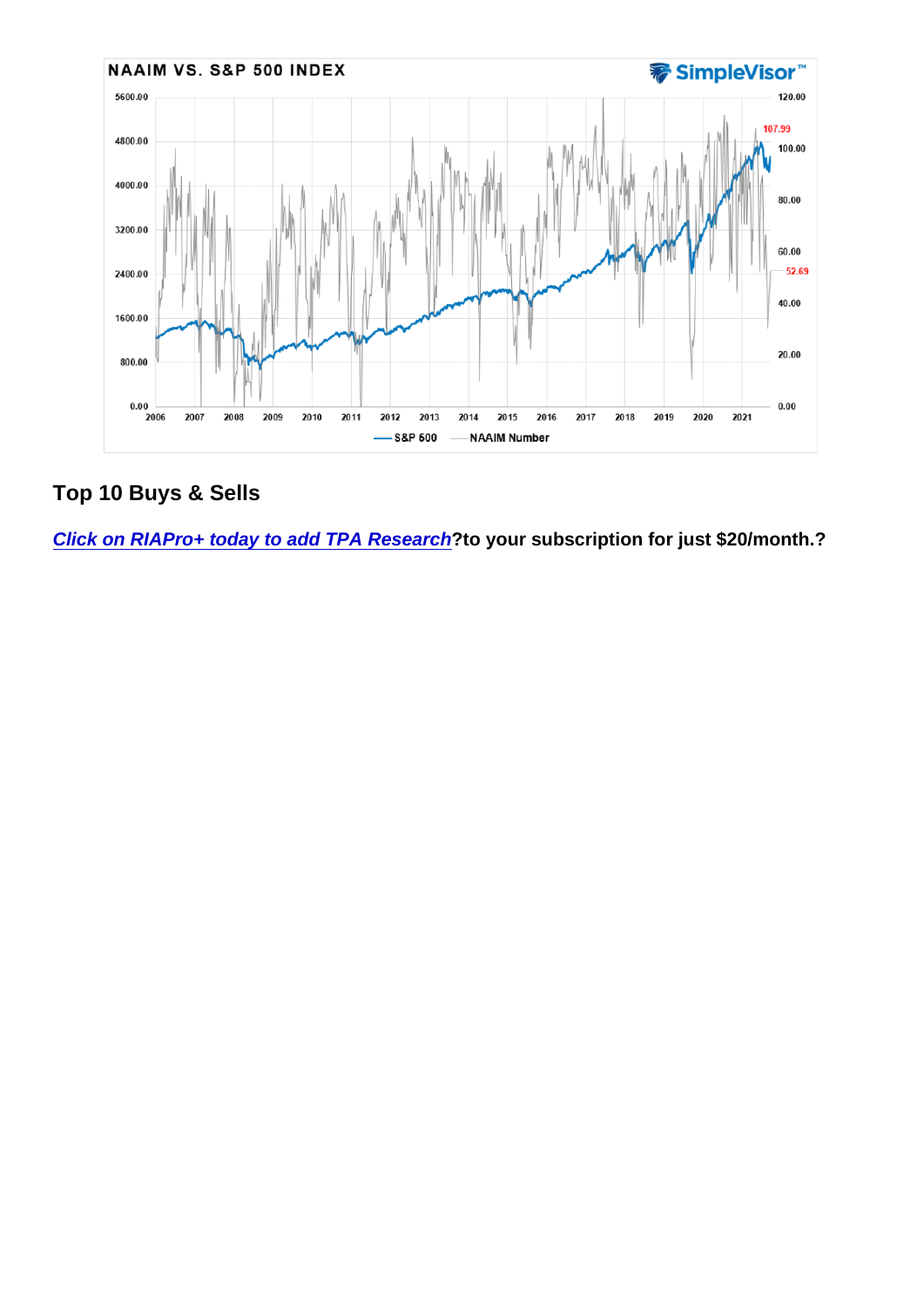### Be Careful Of Selling Stocks Over Russia Sanctions

Before you start selling a stock over its exposure to Russia and the ongoing sanctions, make sure you have a handle on just how much exposure that is.

"Food giant Nestl? has been under pressure. Ukrainian leaders, users on social media and even the [hacker collective Anonymous](https://gizmodo.com/nestle-denies-anonymous-hack-claims-says-it-leaked-dat-1848691484) have all been calling on Nestl? to pull its products from Russia ? and yesterday the world's largest food company finally obliged, announcing that it would [stop selling "non-essential" products](https://www.theguardian.com/business/2022/mar/23/nestle-stops-production-sales-non-essential-goods-russia-ukraine) in Russia.

All told Nestl? sold about \$1.8bn worth of products in Russia last year. That's a huge dollar amount but in relative terms it only makes up about 2% of the company's total sales, which topped more than \$94bn in 2021." - Chartr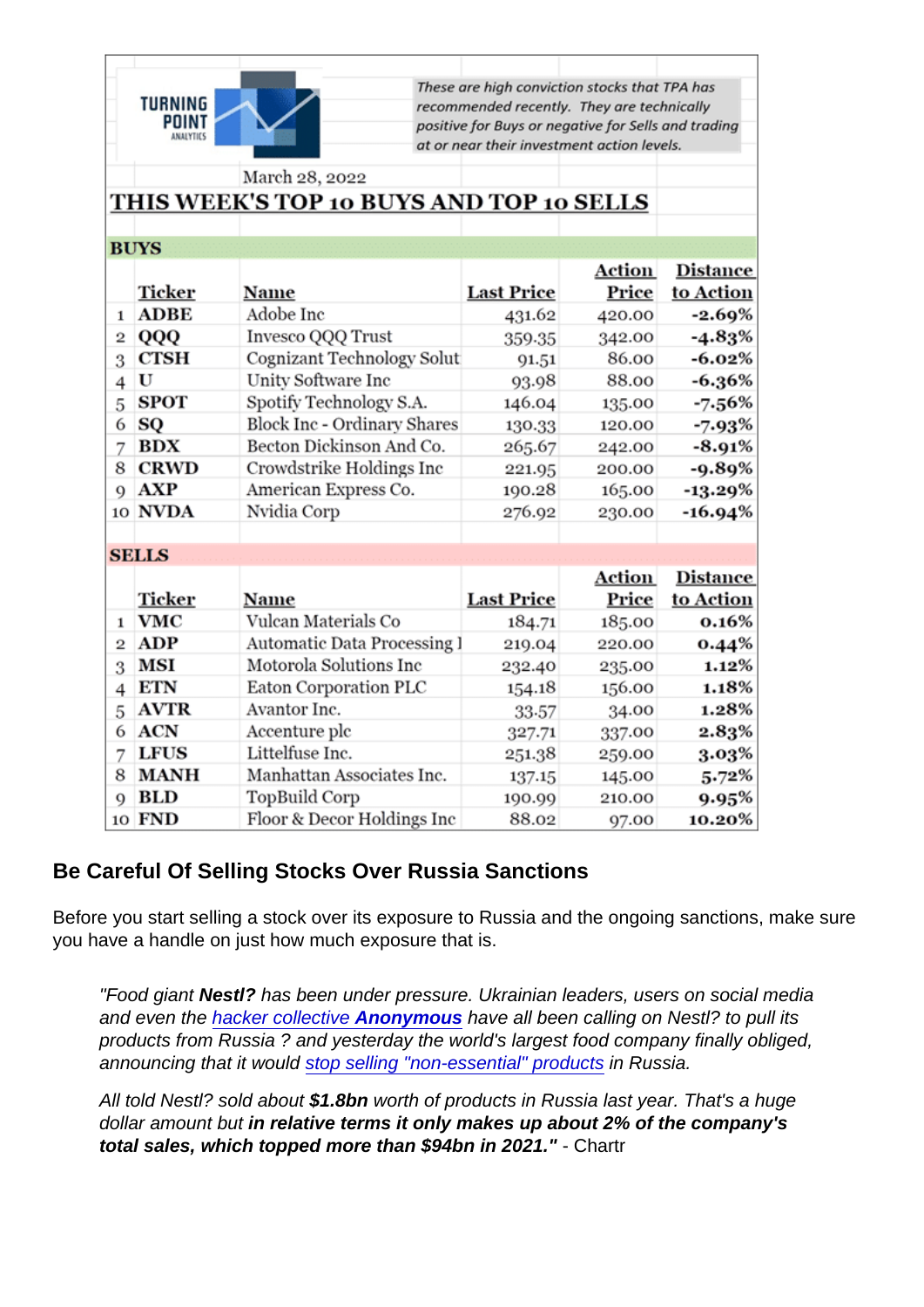# Sales In Russia Are Worth About \$1.8bn A Year To Nestlé

| Nestlé                                                                                                       | Total = $$94bn*$<br>Nestlé 2021 sales breakdown by region                 |                               |                  |                    |                              |  |
|--------------------------------------------------------------------------------------------------------------|---------------------------------------------------------------------------|-------------------------------|------------------|--------------------|------------------------------|--|
| USA<br>\$28bn                                                                                                | Rest of Europe,<br>Middle East and<br>North Africa<br>\$11bn              | <b>Greater China</b><br>\$6bn |                  |                    | Rest of<br>Americas<br>\$5bn |  |
|                                                                                                              |                                                                           | France<br>\$4bn               |                  | <b>UK</b><br>\$4bn | Mexico<br>\$3bn              |  |
|                                                                                                              | Rest of Asia,<br>Oceania and Sub-<br>Saharan Africa<br>\$10 <sub>bn</sub> | <b>Brazil</b><br>\$3bn        | Germany<br>\$3bn | India              | Russia                       |  |
|                                                                                                              |                                                                           | Philippines<br>\$3bn          | Canada           | Japan              | <b>Spain</b><br>Australia    |  |
|                                                                                                              |                                                                           |                               | \$3bn            | Italy              | Switzerland                  |  |
| Source: Nestlé Investor Relations<br>Russia, \$1.8bn $(2\% \text{ of total})$<br>chartr<br>*Converted to USD |                                                                           |                               |                  |                    |                              |  |

# **The Week Ahead**

Employment week is upon us. Following the 50+ year low in initial jobless claims, investors will be looking to see if Wednesday's ADP and Friday's BLS report show similar strength. Currently, economists expect both measures to deliver gains of 450k -500k jobs. Given the low unemployment rate and the high number of jobs in need, the pressure on wages should amplify. Most affected are those companies employing a lot of low to mid-wage labor. The JOLTS report will also shine a light on the tightness in the labor market. Higher wages are inflationary. As such, another round of solid employment data puts more pressure on the Fed to raise rates and start QT.

In addition to jobs data this week, we also get a dose of inflation data. The Fed's preferred inflation gauge, the PCE price index, will be released on Thursday. Expectations are for an increase from 6.1% to 6.5%. The key Chicago PMI and ISM Manufacturing Indexes will be released on Thursday and Friday, respectively. Both are expected to be in line with last month's readings. Some regional surveys have been better than expected. Accordingly, we suspect the national indexes might come in a little better than expected. While good news, they also are representative of more inflationary pressures.

The graph below argues for weakening in manufacturing. As Julien Bittel's chart below highlights, the relationship between ISM and financial conditions is very strong. Assuming, the relationship holds going forward, we should expect the ISM to decline and signal contractionary economic conditions soon.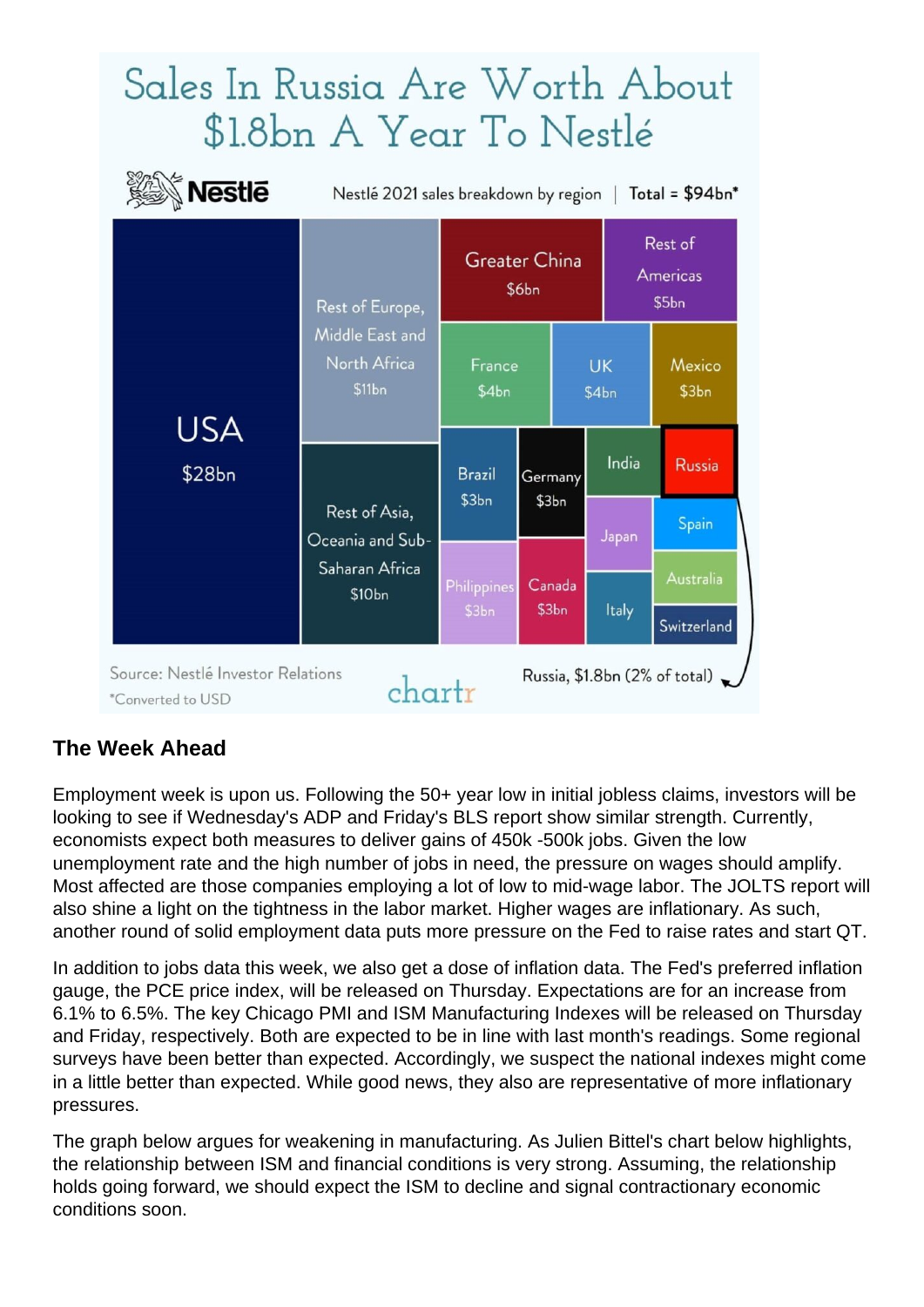### Stock and Bond Volatility Divergence

The recent sharply higher move in yields leaves us concerned about future economic growth. Interestingly, the stock market seems to be taking it in stride. The graph below shows the recent divergence between implied volatility in the bond market (MOVE) and the stock market (VIX). Not only is the gap very wide but they have recently been trending in opposite directions. Beware, frequently the bond markets sniff out problems before the stock market.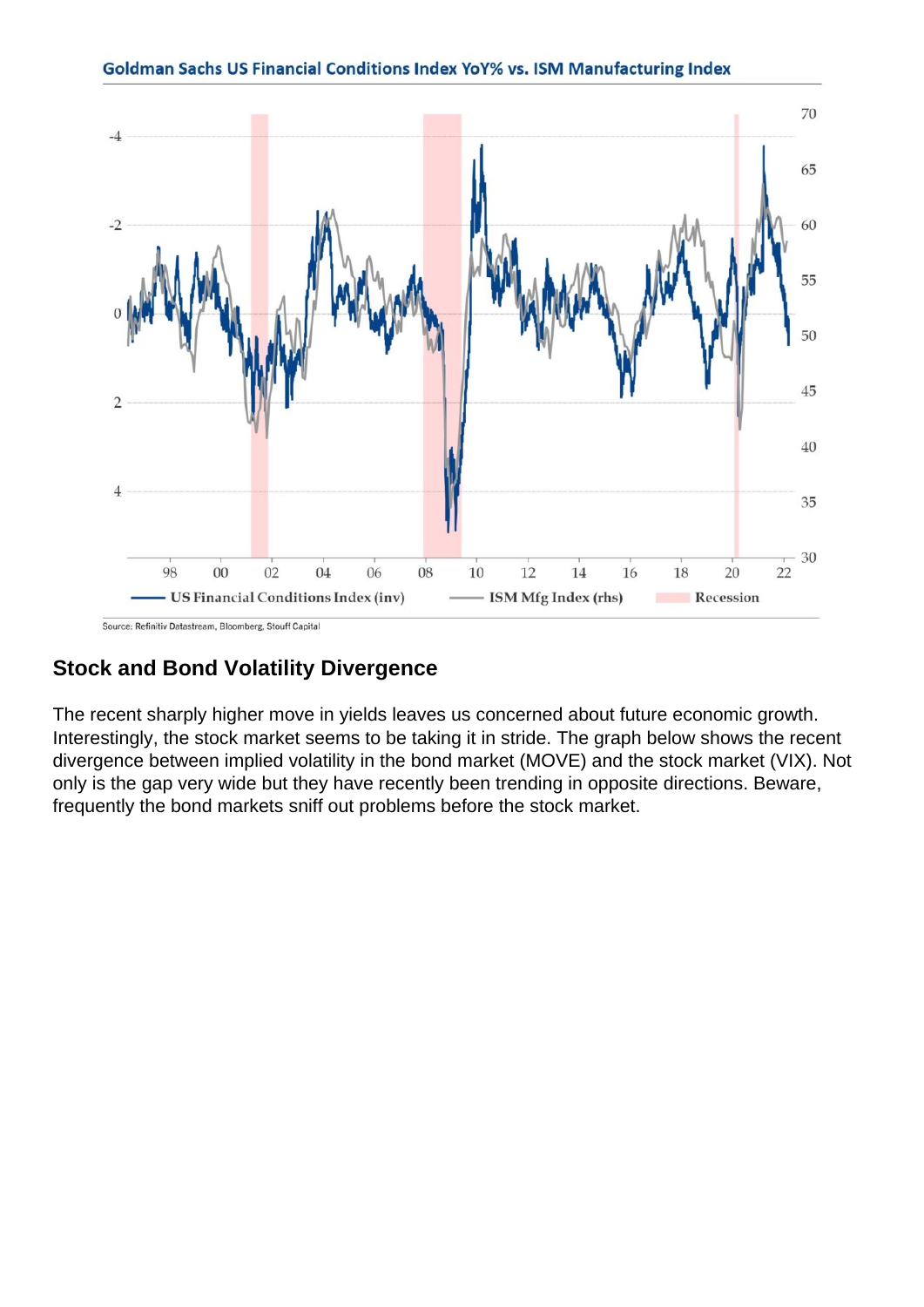## Consumer Expectations Plummet, Again

The University of Michigan Consumer Sentiment poll continues to decline. The charge lower this month is led by expectations, as shown below. Current conditions are still falling but not as rapidly as consumers' expectations. Despite a booming jobs market and higher wages, inflation is weighing on sentiment. The big question and one which may take a month or two to answer is how will the sentiment affect consumption. Another interesting tidbit comes from the [Report:](http://www.sca.isr.umich.edu/) "Moreover, 32% of all consumers expected their overall financial position to worsen in the year ahead, the highest recorded level since the surveys started in the mid-1940s.

Housing Vulnerability